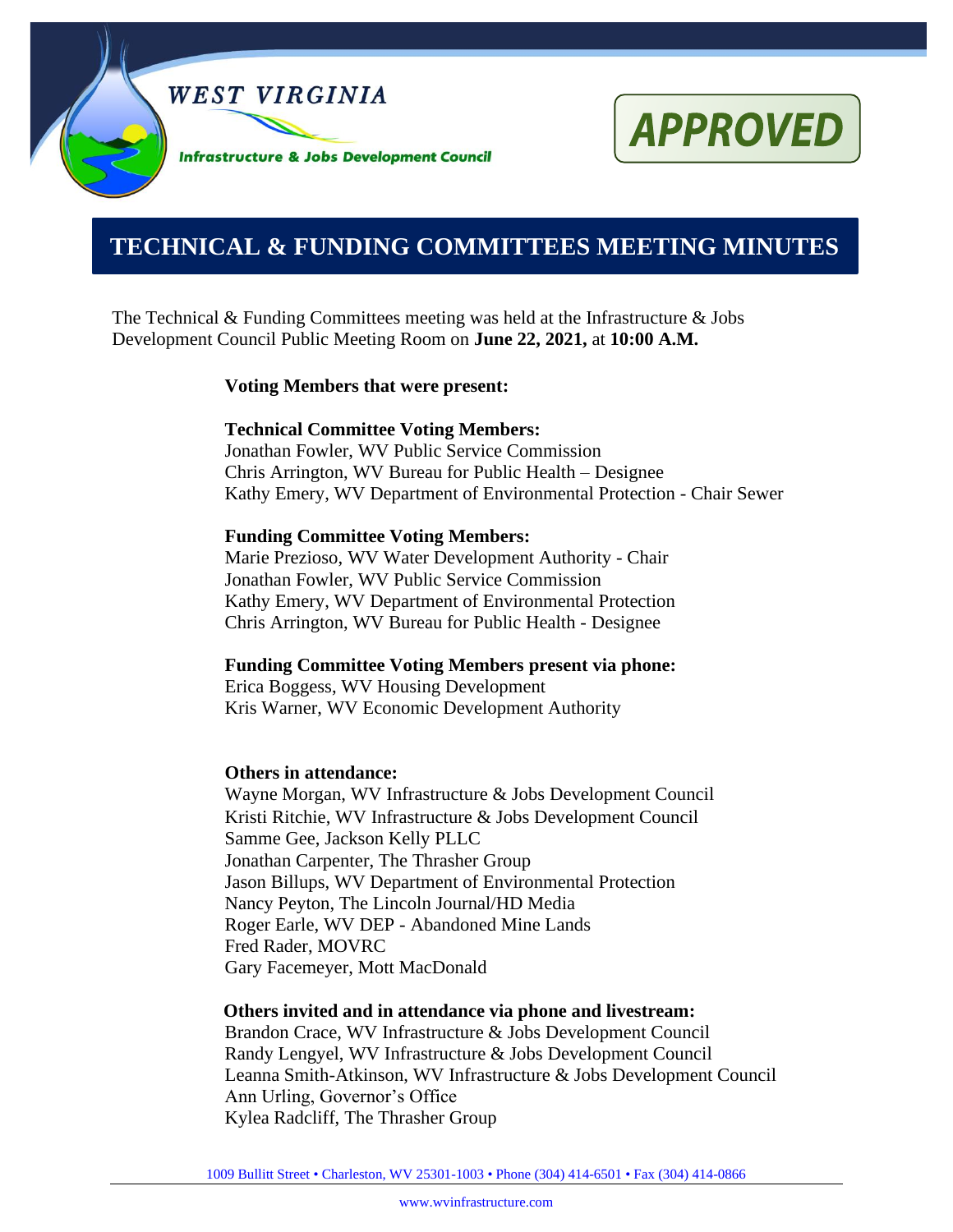Technical & Funding Committees Meeting Minutes June 22, 2021 Page 2 of 13

|                      | Janna Lowery, USDA                                                                  |
|----------------------|-------------------------------------------------------------------------------------|
|                      | Eleni Brick, The Thrasher Group                                                     |
|                      | Michael Griffith, Griffith & Associates CPA                                         |
|                      | Logan Alastanos, The Thrasher Group                                                 |
|                      | Hannah Carter, WV Development Office                                                |
|                      | Carrie Smith, Region 7 Planning & Development Council                               |
|                      | Cassie Lawson, Region 4 Planning & Development Council                              |
|                      | Steve Haynes, The Thrasher Group                                                    |
| <b>Call to Order</b> | Chair Marie Prezioso called the meeting to order and verified a quorum was present. |

**Approval of Minutes** Chair Prezioso asked for approval of the draft minutes of **May 25, 2021**. Jonathan Fowler moved for approval and Erica Boggess seconded the motion. The motion passed.

#### **Union Williams PSD (2021S-1965) Sewer Plant Upgrade – District 1 (New Application)**

Jason Billups described the application.

The Technical Committee recommends the Union Williams PSD application and engineering fee variance request for total engineering fees be tabled until the July  $27<sup>th</sup>$  meeting.

Fred Rader (MOVRC) asked if there was a reason the application was being tabled.

Kathy Emery responded indicating the application was received after the June  $10<sup>th</sup>$  deadline and they were not able to review prior to this meeting.

Ms. Emery moved that the recommendation be approved, Mr. Fowler seconded the motion. The motion passed.

# **Buffalo Creek PSD (2020C-103) System Improvements / Crisis Situation / Change Order – District 3 (Tabled Scope Change)**

Mr. Billups described the request, and it is technically feasible.

Wayne Morgan offered clarification stating no additional funds are required. This is just a change in scope. It was further noted the engineer is going to look at that work that is to be performed, bid out the equipment, and the engineer will certify the work has been done appropriately.

The Funding Committee recommends the Buffalo Creek PSD request for a change in scope to complete work at the WWTP headworks and clarifier be approved.

Ms. Emery moved that the recommendation be approved, Mr. Fowler seconded the motion. The motion passed.

1009 Bullitt Street • Charleston, WV 25301 • Phone (304) 414-6501 • Fax (304) 414-0866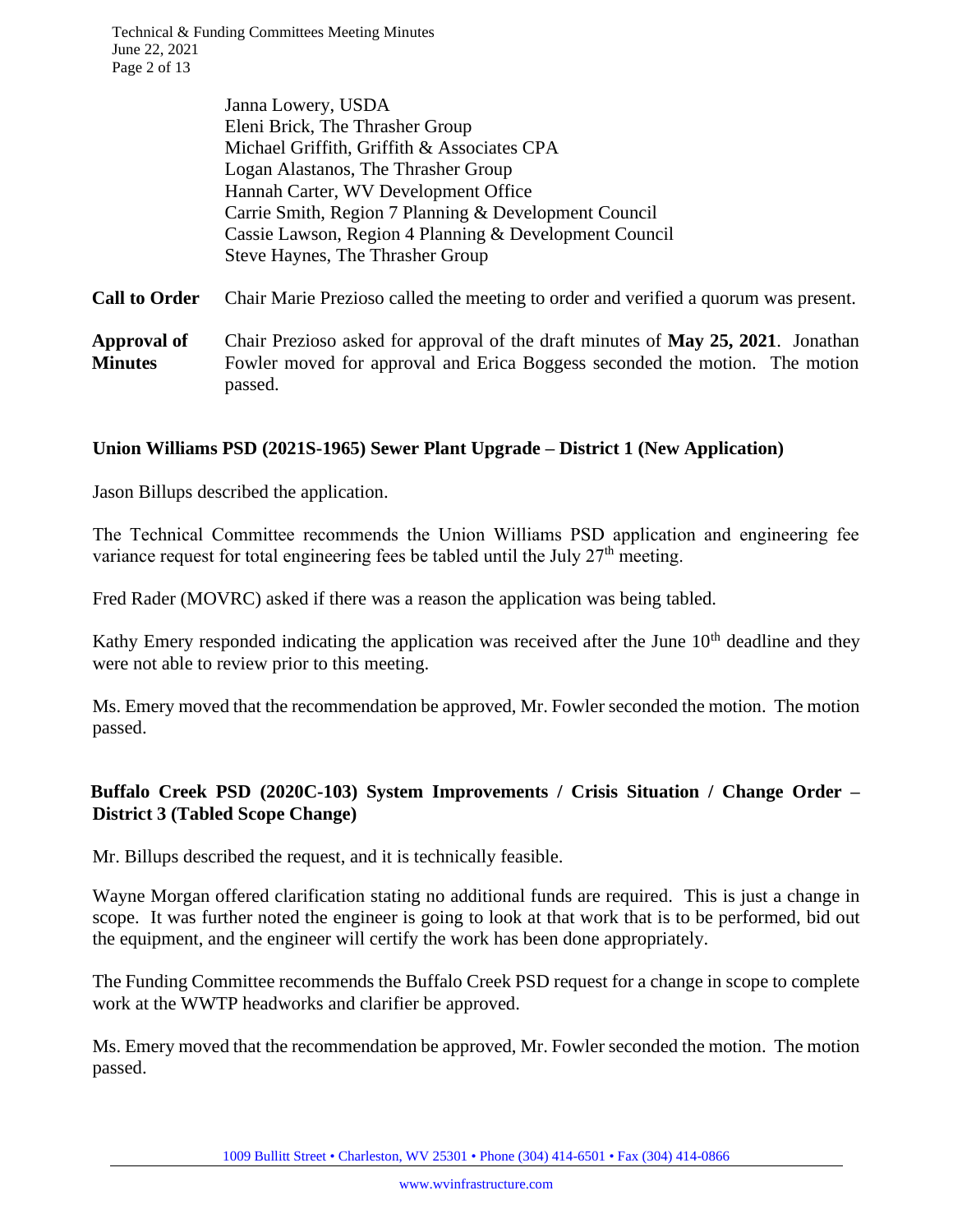Technical & Funding Committees Meeting Minutes June 22, 2021 Page 3 of 13

#### **Pax, Town of (2021S-1933) Willis Branch Extension– District 3 (Tabled Application)**

Mr. Billups described the application, and it is technically feasible. Mr. Billups noted the DEP still has reservations concerning the use of UV disinfection on a lagoon.

The Funding Committee recommends the Town of Pax pursue \$1,000,000 CDBG (SCBG) Grant.

Ms. Emery moved that the recommendation be approved, Mr. Fowler seconded the motion. The motion passed.

#### **Richwood, City of (2021S-1960) WWTP Replacement Project – District 3 (New Application)**

Mr. Billups described the application, and it is technically feasible.

The Funding Committee recommends the City of Richwood pursue a \$9,950,000 CDBG-MIT Grant, a \$1,500,000 CWSRF Debt Forgiveness Loan, and a \$1,000,000 IJDC District 3 Grant for an estimated project cost of \$12,450,000.

Ms. Emery moved that the recommendation be approved, Mr. Fowler seconded the motion. The motion passed.

# **Webster Springs PSD (2021S-1967) Collection System Improvements – District 3 (New Application)**

Mr. Billups described the application, and it is technically feasible.

The Funding Committee recommends the Webster Springs PSD pursue a \$1,950,000 CDBG-MIT Grant.

Ms. Emery moved that the recommendation be approved, Mr. Fowler seconded the motion. The motion passed.

#### **Cairo, Town of (2021W-1953) Distribution System Improvements – District 1 (New Application)**

Chris Arrington described the application, and it is technically feasible.

The Funding Committee recommends the Town of Cairo pursue a \$3,000,000 US ACE Grant, a \$500,000 IJDC District 1 Grant, and a \$533,225 IJDC District 1 Loan (2%, 30 yrs.) for an estimated project cost of \$4,033,225.

Mr. Arrington moved that the recommendation be approved, Mr. Fowler seconded the motion. The motion passed.

1009 Bullitt Street • Charleston, WV 25301 • Phone (304) 414-6501 • Fax (304) 414-0866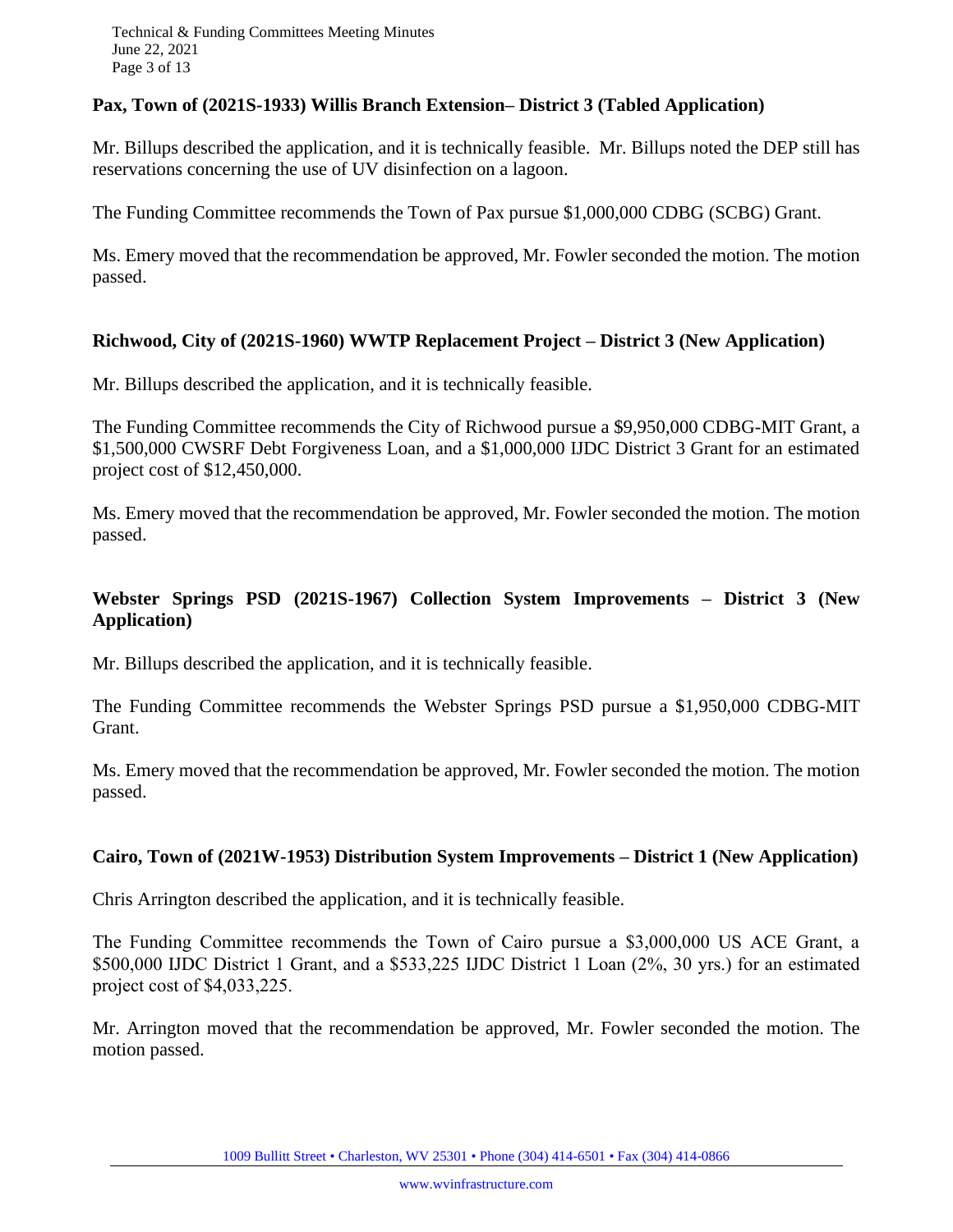#### **Cairo, Town of (2021W-1953) Distribution System Improvements – District 1 (Engineering Fee Variance)**

Mr. Arrington described the request.

The Funding Committee recommends the Town of Cairo engineering fee variance request for total engineering fees be approved.

Mr. Arrington moved that the recommendation be approved, Mr. Fowler seconded the motion. The motion passed.

#### **Paw Paw, Town of (2021W-1962) System Improvements – District 1 (New Application)**

Mr. Arrington described the application, and it is technically feasible.

The Funding Committee recommends the Town of Paw Paw pursue a \$2,546,700 USDA Grant, a \$848,900 USDA Loan (1.5%, 40 yrs.), and a \$1,000,000 IJDC District 1 Grant for an estimated project cost of \$4,395,000: and a \$200,000 IJDC District 1 Design Loan (1%, 40 yrs.).

Mr. Arrington moved that the recommendation be approved, Ms. Emery seconded the motion. The motion passed.

Jana Lowery with USDA stated the level of the grant request for USDA exceeds 25% of the USDA State Grant allocation for the year. USDA feels this level of grant is needed due to where the proposed rates are going to go. Due to that level being over 25% of the allocation, USDA cannot fund through the regular allocation. This level of grant request must wait until the end of the year and be submitted as a reserve request at the National level.

# **Tri-County Water Association (2021W-1958) Sweeps Run Ext. / Critical Need – District 1 (New Application)**

Mr. Arrington described the application, and it is technically feasible.

The Funding Committee recommends the Tri-County PSD request to pursue a \$785,000 IJDC Critical Needs Grant be approved. An engineering fee variance will be required for total engineering fees.

There was a discussion and clarification of the amount of the project, and it was confirmed to be \$785,000. Additionally, a discussion was held regarding the BPH memo concerns and the 501C letter required for State funding.

Mr. Arrington moved that the recommendation be approved, Ms. Emery seconded the motion. The motion passed.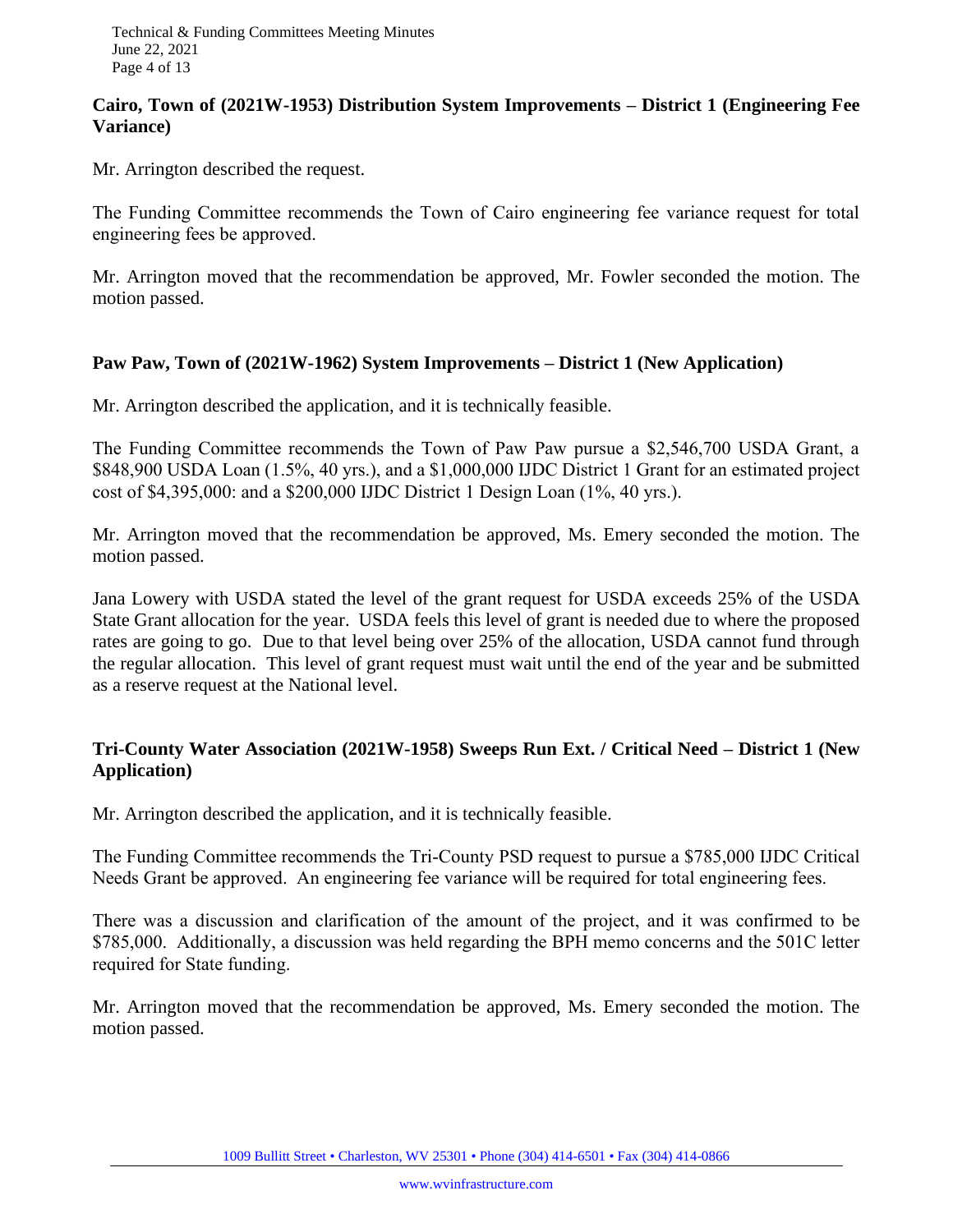#### **Alderson, Town of (2021W-1956) WTP Replacement/Relocation – District 3 (New Application)**

Mr. Arrington described the application, and it is technically feasible.

The Funding Committee recommends the Town of Alderson pursue an \$8,304,000 CDBG-MIT.

Mr. Arrington moved that the recommendation be approved, Mr. Fowler seconded the motion.

#### **Lincoln Co. PSD (2019W-1806) Alum Creek Tank – District 3 (Tabled Scope, Cost & Funding Change)**

Mr. Arrington described the request, and it is technically feasible.

There was a discussion regarding this request, and it was determined it did not need to come before the Committee until September, per the May  $25<sup>th</sup>$  minutes.

Ms. Prezioso noted no action was required at this time.

# **Richwood, City of (2021W-1959) Intake Impoundment Replacement – District 3 (New Application)**

Mr. Arrington described the application, and it is technically feasible.

The Funding Committee recommends the City of Richwood pursue a \$500,000 DWTRF Principal Forgiveness Loan, a \$500,000 DWTRF Loan (0.5%, 0.25% adm. fee, 30 yrs.), and a \$1,000,000 IJDC District 3 Grant for an estimated project cost of \$2,000,000.

Mr. Arrington moved that the recommendation be approved, Mr. Fowler seconded the motion. The motion passed.

There was a discussion concerning whether this project was considered for CDBG Mitigation funding and the reasoning for pursing the funding as noted.

# **Wilderness PSD (2021W-1964) Intake Improvements – District 3 (New Application)**

Mr. Arrington described the application, and it is technically feasible.

The Funding Committee recommends the Wilderness PSD pursue a \$746,500 CDBG-MIT Grant.

Mr. Arrington moved that the recommendation be approved, Ms. Emery seconded the motion. The motion passed.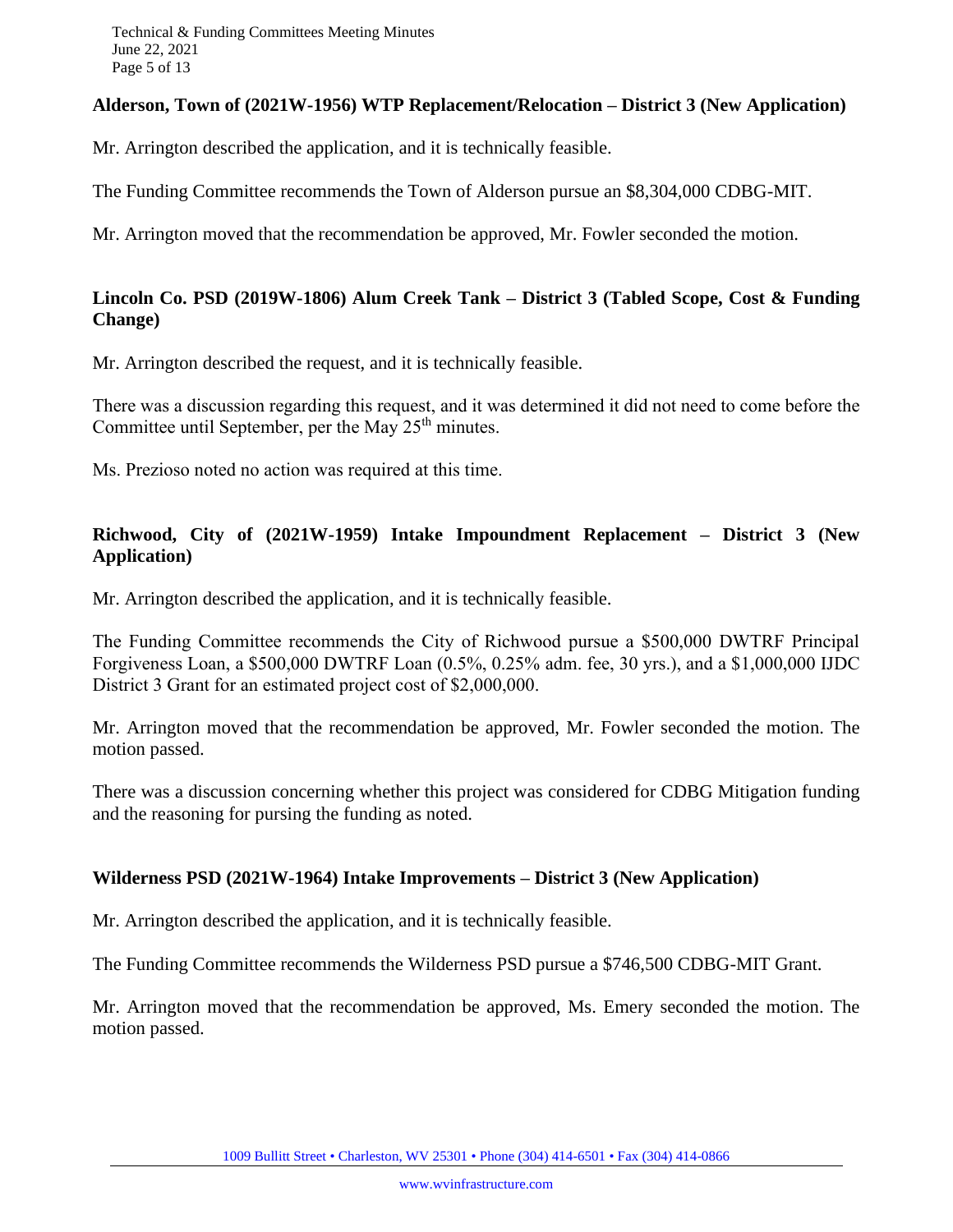# **Wilderness PSD (2021W-1940) Snow Hill Extension / Critical Need – District 3 (Tabled Application)**

Mr. Arrington described the application, and it is technically feasible.

The Funding Committee recommends the Wilderness PSD request to pursue a \$298,000 IJDC Critical Needs Grant be tabled until the September 28<sup>th</sup> meeting to allow AML time to complete their study.

Mr. Arrington moved that the recommendation be approved, Ms. Emery seconded the motion. The motion passed.

Roger Earle with AML offered additional clarification on the request to table the application.

There was a discussion regarding the critical need process for line extensions.

#### **Greater Harrison PSD (2020W-1899) Stevens Run Critical Need Extension – District 1 (Bid Overrun)**

Mr. Arrington described the request.

The Funding Committee recommends the Greater Harrison PSD bid overrun request for \$61,350 for the Sweeps Run Critical Need Extension be deferred until the July  $7<sup>th</sup>$  Council meeting.

Mr. Arrington moved that the recommendation be approved, Ms. Emery seconded the motion. The motion passed.

# **Hancock County PSD (2021S-1980) Acquire Newell Company – District 1 (PFA Binding Commitment)**

Mr. Morgan described the request.

The Funding Committee recommends the Hancock County PSD receive a \$50,000 PFA Funds Binding Commitment (to match a \$50,000 Grant from the Hancock County Commission) to file an IJDC Funding Application for a project associated with the acquisition of the Newell Company (wastewater assets).

Ms. Emery moved that the recommendation be approved, Mr. Fowler seconded the motion. The motion passed.

# **Kingwood, City of (2021F-112) Generators – District 1 (Binding Commitment)**

Mr. Morgan described the request (for all FEMA generator applications on this agenda).

1009 Bullitt Street • Charleston, WV 25301 • Phone (304) 414-6501 • Fax (304) 414-0866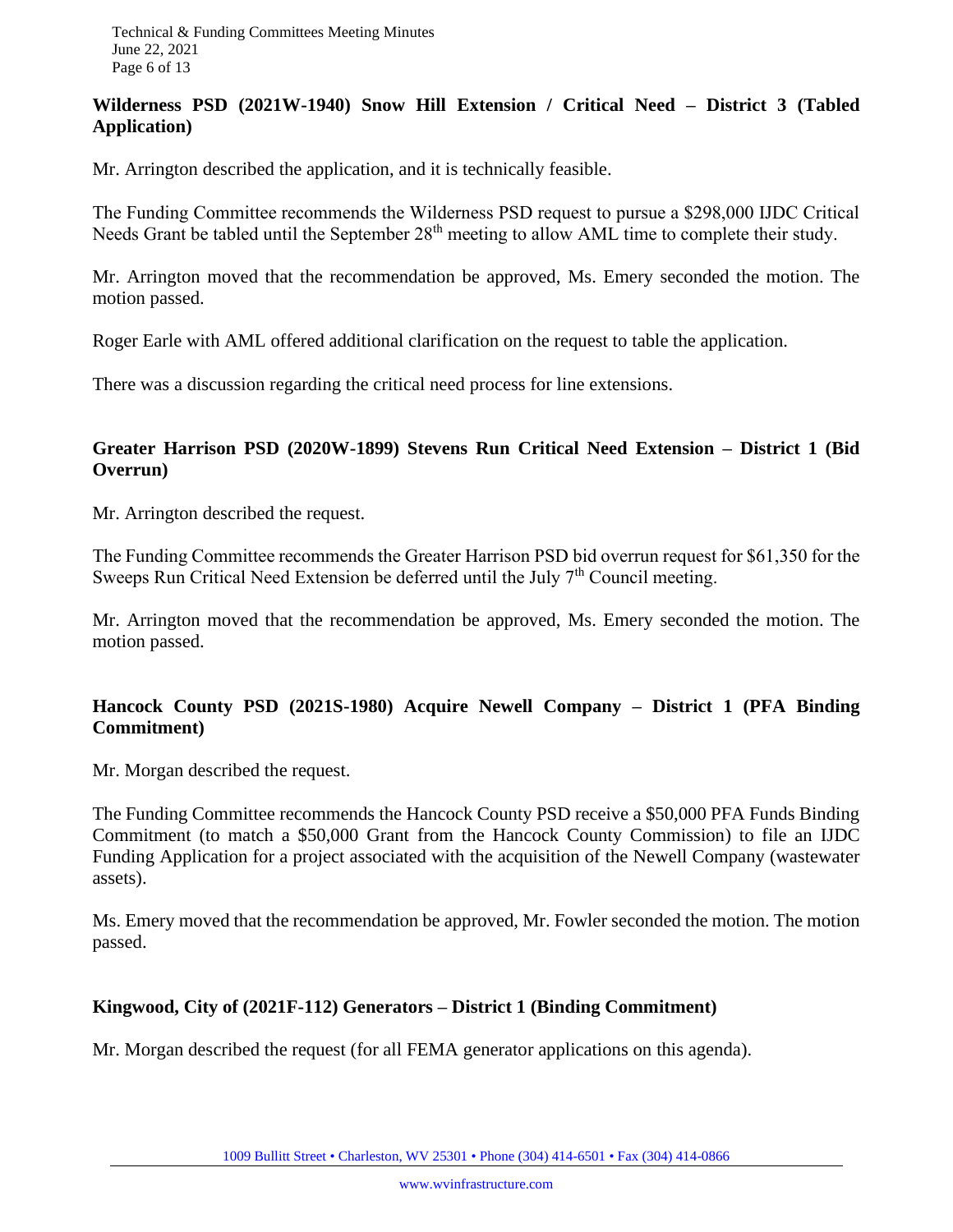Technical & Funding Committees Meeting Minutes June 22, 2021 Page 7 of 13

The Funding Committee recommends the City of Kingwood request for up to \$135,413 binding commitment match for costs associated with the installation of five generators to be installed at Kingwood Treatment Plant, Intermediate Pump Station, Whetsell St. Booster, Kinney Booster, and Main Storage Tank and Booster be approved for an estimated project cost of \$541,650.

Mr. Fowler moved that the recommendation be approved, Mr. Arrington seconded the motion. The motion passed.

#### **Paw Paw, Town of (2021W-1962) System Improvements – District 1 (Binding Commitment)**

Mr. Morgan described the request.

The Funding Committee recommends the Town of Paw Paw receive a binding commitment for a \$200,000 IJDC District 1 Design Loan (1%, 40 yrs.).

Mr. Arrington moved that the recommendation be approved, Mr. Fowler seconded the motion. The motion passed.

# **Pennsboro, City of (2018W-1766) System Improvements – District 1 (Bid Overrun)**

Mr. Arrington described the request.

The Funding Committee recommends the City of Pennsboro receive a \$100,000 IJDC Bid Overrun Grant Binding Commitment.

Mr. Arrington moved that the recommendation be approved, Ms. Emery seconded the motion. The motion passed.

There was a discussion regarding deductive alternates, the bid overrun policy, the total of the deductive alternates, volatility and bids, two change orders, the potential for ARP funds, and a request for a revised Schedule B.

The Funding Committee defers to Council consideration of providing additional grant funding (which exceeds the Bid Overrun Grant maximum amount per policy) to the City of Pennsboro, to allow the deductive alternates to remain part of the project scope.

Mr. Arrington moved that the recommendation be approved. Ms. Emery seconded the motion. The motion passed.

Ms. Prezioso requested adding the review of the Bid Overrun Policy to the Council Agenda.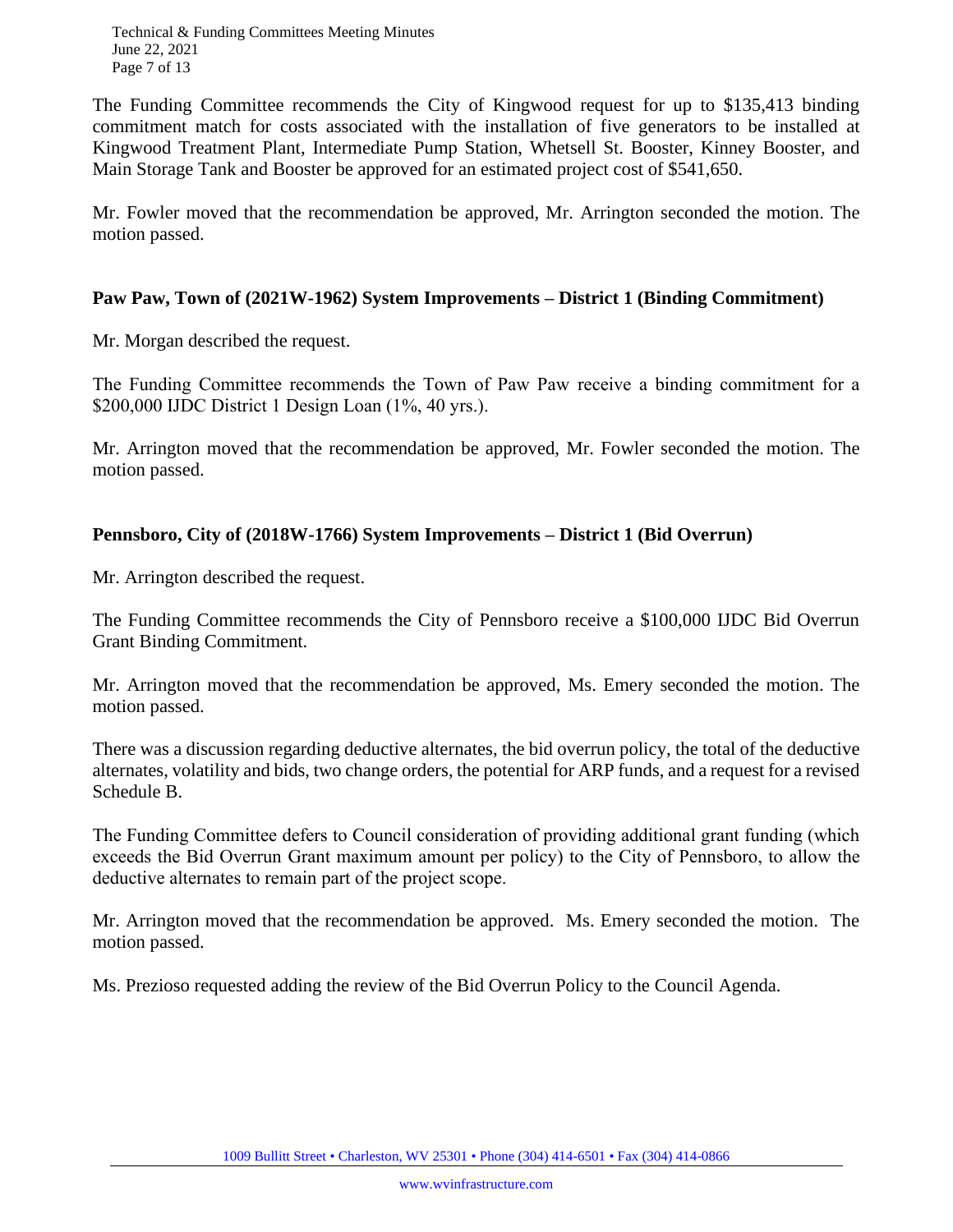Technical & Funding Committees Meeting Minutes June 22, 2021 Page 8 of 13

#### **Preston County PSD No. 4 (2021F-111) Generators – District 1 (Binding Commitment)**

The Funding Committee recommends the Preston County PSD No. 4 request for up to \$76,755 binding commitment match for costs associated with the installation of five diesel generators for Brandonville Booster, Intermediate Booster, Bruceton Source Well Pump Station, South Source Well Pump Station, and the Pisgah Booster be approved for an estimated project cost of \$307,020.

Mr. Fowler moved that the recommendation be approved, Mr. Arrington seconded the motion. The motion passed.

#### **Tomlinson PSD (2021W-1982) Acquire Newell Company – District 1 (PFA Binding Commitment)**

Mr. Morgan described the request.

The Funding Committee recommends Tomlinson PSD receive a \$50,000 PFA Funds Binding Commitment to match a \$50,000 Grant from the Hancock County Commission to file an IJDC Funding Application for a project associated with the acquisition of the Newell Company (water assets).

Mr. Arrington moved that the recommendation be approved, Mr. Fowler seconded the motion. The motion passed.

#### **Buckhannon, City of (2021F-108) Generators – District 2 (Binding Commitment)**

The Funding Committee recommends the City of Buckhannon request for up to \$51,768 binding commitment match for costs associated with the installation of generators for the RW Intake & WWTP be approved, contingent upon FEMA increasing the total grant for an estimated project cost of \$833,668, (\$156,649 approved on 5/25/2021).

Mr. Fowler moved that the recommendation be approved, Mr. Arrington seconded the motion. The motion passed.

#### **Buckhannon, City of #2 (2021F-116) Generators – District 2 (Binding Commitment)**

The Funding Committee recommends the Town of Buckhannon request for up to \$285,542 binding commitment match for costs associated with the installation of five generators to cover the main pump stations and eleven manual transfer switches to cover the smaller pump stations be approved for an estimated project cost of \$1,142,167.

Mr. Fowler moved that the recommendation be approved, Ms. Emery seconded the motion. The motion passed.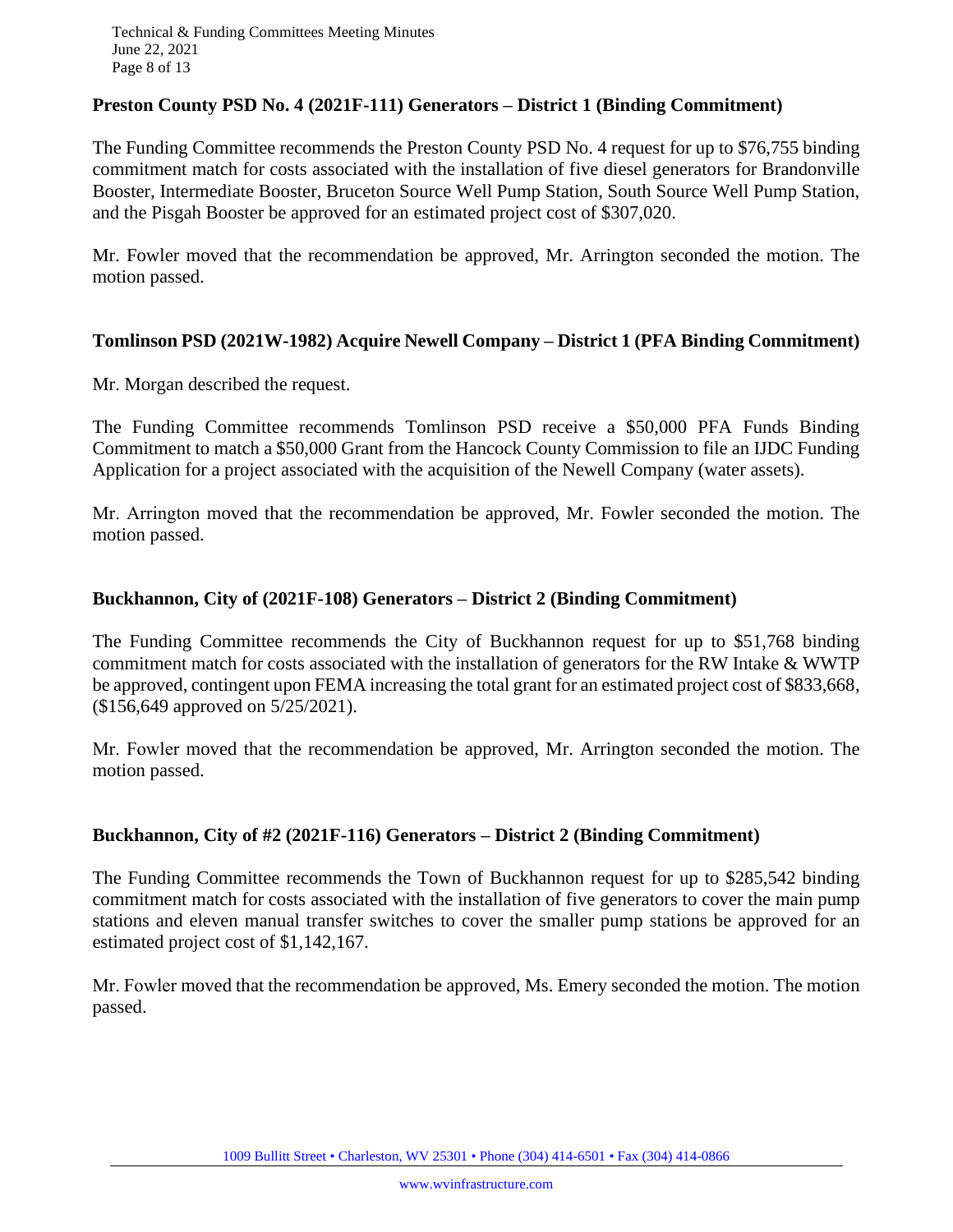#### **Birch River PSD (2021F-110) Generators & Remote Terminal Units– District 3 (Binding Commitment)**

The Funding Committee recommends the Birch River PSD request for up to \$79,055 binding commitment match for costs associated with the installation of three generators and two remote terminal units for the Carpenter Fork Booster, Water Tank One, Bays Booster, Dille Booster, and Dille Tank be approved for an estimated project cost of \$316,219.

Mr. Fowler moved that the recommendation be approved, Mr. Arrington seconded the motion. The motion passed.

#### **Bradshaw, Town of (2021F-114) Generators– District 3 (Binding Commitment)**

The Funding Committee recommends the Town of Bradshaw request for up to \$17,083 binding commitment match for costs associated with the installation of one generator at the Bradshaw WWTP be approved for an estimated project cost of \$68,330.

Mr. Fowler moved that the recommendation be approved, Mr. Arrington seconded the motion. The motion passed.

# **Buffalo Creek PSD (2018S-1752) Taplin/Rita Extension – District 3 (Binding Commitment Extension)**

Mr. Morgan described the request.

The Funding Committee recommends the Buffalo Creek PSD receive an IJDC Binding Commitment extension from July 11, 2021, until July 12, 2022.

Ms. Emery moved that the recommendation be approved, Mr. Arrington seconded the motion. The motion passed.

#### **Craigsville PSD (2021F-113) Generators – District 3 (Binding Commitment)**

The Funding Committee recommends the Craigsville PSD request for up to \$127,776 binding commitment match for costs associated with the installation of four emergency generators at the following locations: Craigsville PSD Water Treatment Plant, Craigsville PSD Cottle Booster Station, Craigsville PSD - Craigsville Booster Station, and Craigsville PSD Mt. Zion Booster Station be approved for an estimated project cost of \$511,103.

Mr. Fowler moved that the recommendation be approved, Mr. Arrington seconded the motion. The motion passed.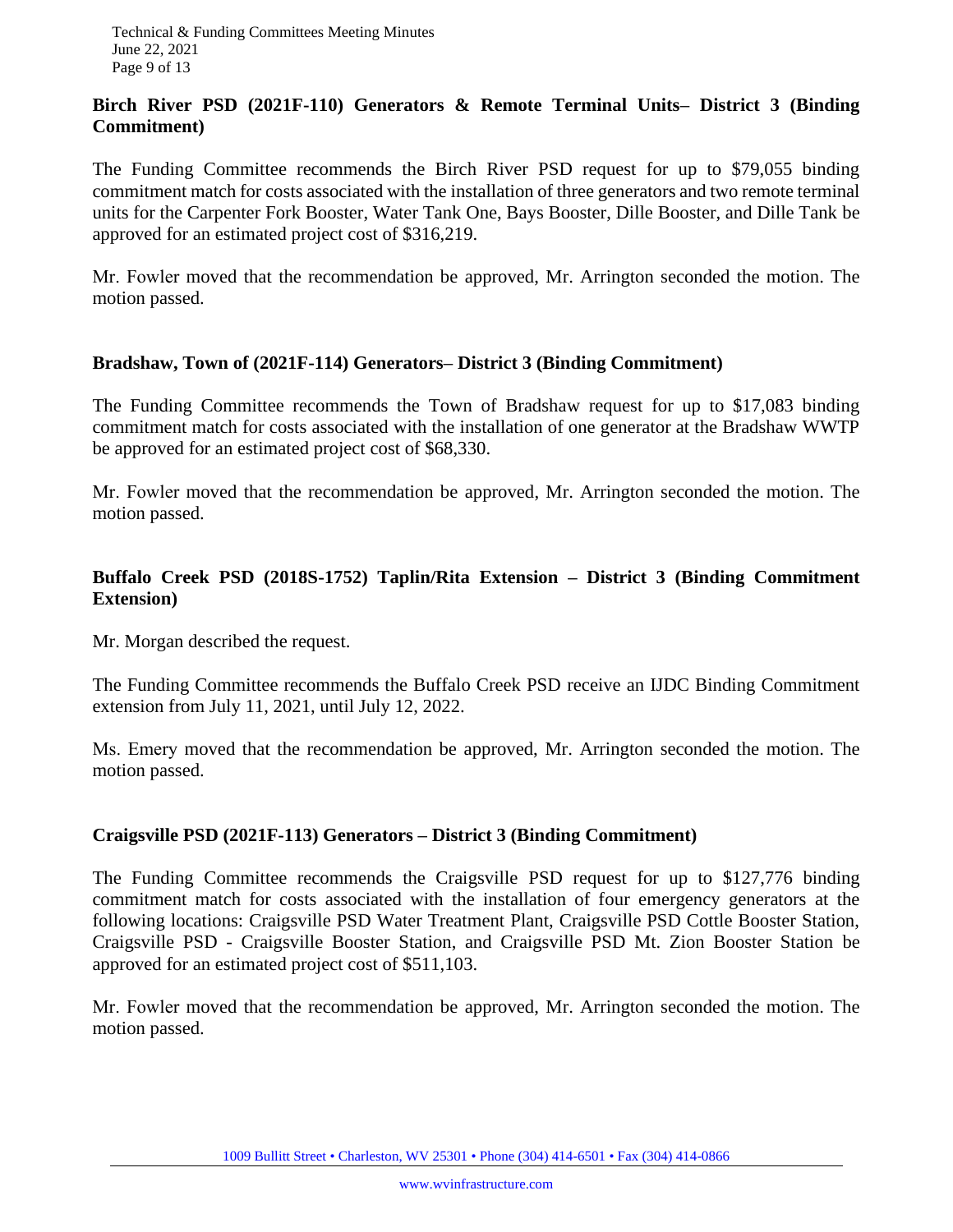#### **Durbin, Town of (2018S-1764) Sewer Separation – District 3 (Binding Commitment Extension)**

Mr. Morgan described the request.

The Funding Committee recommends the Town of Durbin receive an IJDC Binding Commitment extension from August 9, 2021, until February 9, 2022.

Ms. Emery moved that the recommendation be approved, Mr. Arrington seconded the motion. The motion passed.

#### **Eastern Wyoming PSD (2016W-1648) Beartown Extension– District 3 (Bid Overrun and Binding Commitment Extension)**

Mr. Arrington described the request.

The Funding Committee recommends the Eastern Wyoming PSD bid overrun request for \$100,000 for the Beartown Extension, and extension of the current binding commitment from August 9 until November 9, 2021, be deferred until the July  $7<sup>th</sup>$  Council meeting.

Mr. Morgan noted \$681,819 is being provided by the Wyoming County Commission from ARP funds and an additional \$172,779 from AML to allow this \$10,312,218 project to close.

Mr. Arrington moved that the recommendation be approved, Ms. Emery seconded the motion. The motion passed.

#### **Matewan, Town of (2021F-109) Generators – District 3 (Binding Commitment)**

The Funding Committee recommends the Town of Matewan request for up to \$39,890 binding commitment match for costs associated with the installation of two generators, one for the Matewan Water Plant and one for the raw water intake facility be approved for an estimated project cost of \$159,560.

Mr. Fowler moved that the recommendation be approved, Mr. Arrington seconded the motion. The motion passed.

#### **Rainelle, Town of (2021F-115) Generators– District 3 (Binding Commitment)**

The Funding Committee recommends the Town of Rainelle request for up to \$46,202 binding commitment match for costs associated with the installation of two generators at the following locations: Water Plant and Rainelle Lilly Park Water Station be approved for an estimated project cost of \$277,716.

Mr. Fowler moved that the recommendation be approved, Mr. Arrington seconded the motion. The motion passed.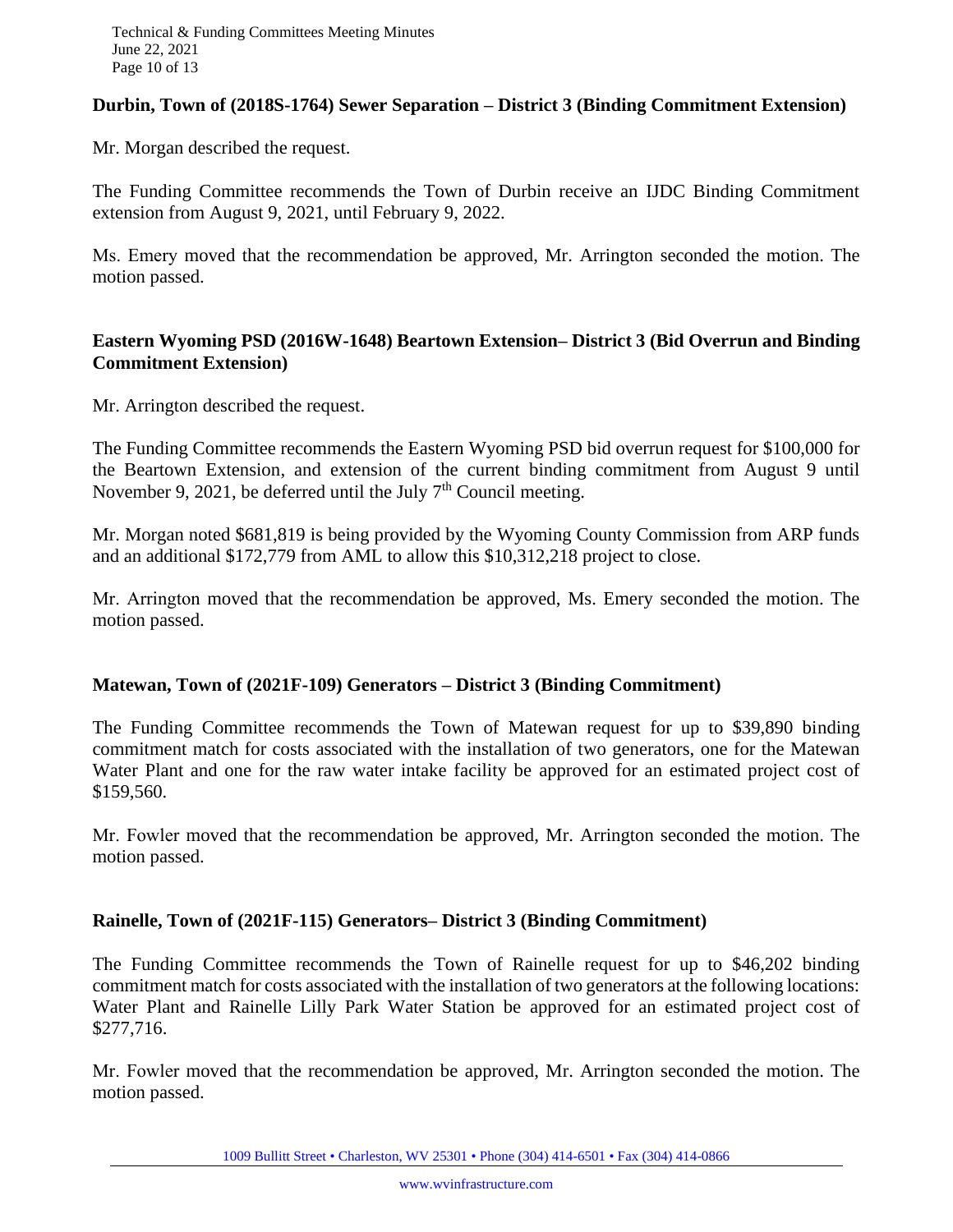#### **Camden on Gauley, Town of (2018S-1762) System Improvements – District 3 (Bid Underrun)**

Mr. Billups described the request, and it is technically feasible.

The Technical Committee recommends the Town of Camden on Gauley bid underrun request for 4 pumps and 1,000' of sewer line replacement for approximately \$340,000 be approved.

Ms. Emery moved that the recommendation be approved, Mr. Fowler seconded the motion. The motion passed.

#### **Pocahontas County PSD (2017W-1697) Acquire Cheat Mountain Water System – District 3 (Ancillary Expenditure)**

Mr. Arrington described the request, and it is technically feasible.

The Funding Committee recommends the Pocahontas County PSD ancillary expenditure request for \$28,450 to purchase 65 radio read meters and the mobile service kit be approved.

Mr. Arrington moved that the recommendation be approved, Mr. Fowler seconded the motion. The motion passed.

# **Weston Sanitary Board (2017S-1679) Butchersville/Turnertown Sewer Extension – District 3 (Tabled Ancillary Expenditure)**

Ms. Emery described the request, and it is technically feasible.

The Funding Committee recommends the Weston Sanitary Board ancillary expenditure request be tabled to the full Council.

Ms. Emery moved that the recommendation be approved, Mr. Arrington seconded the motion. The motion passed.

#### **Business Items:**

Resolution Re-Authorizing Soft Cost Grant Program and Marie Prezioso Providing Additional Funding / Samme Gee

 Ms. Gee provided information regarding the Draft Resolution to the Committees.

The Funding Committee recommends the Resolution to the full Council.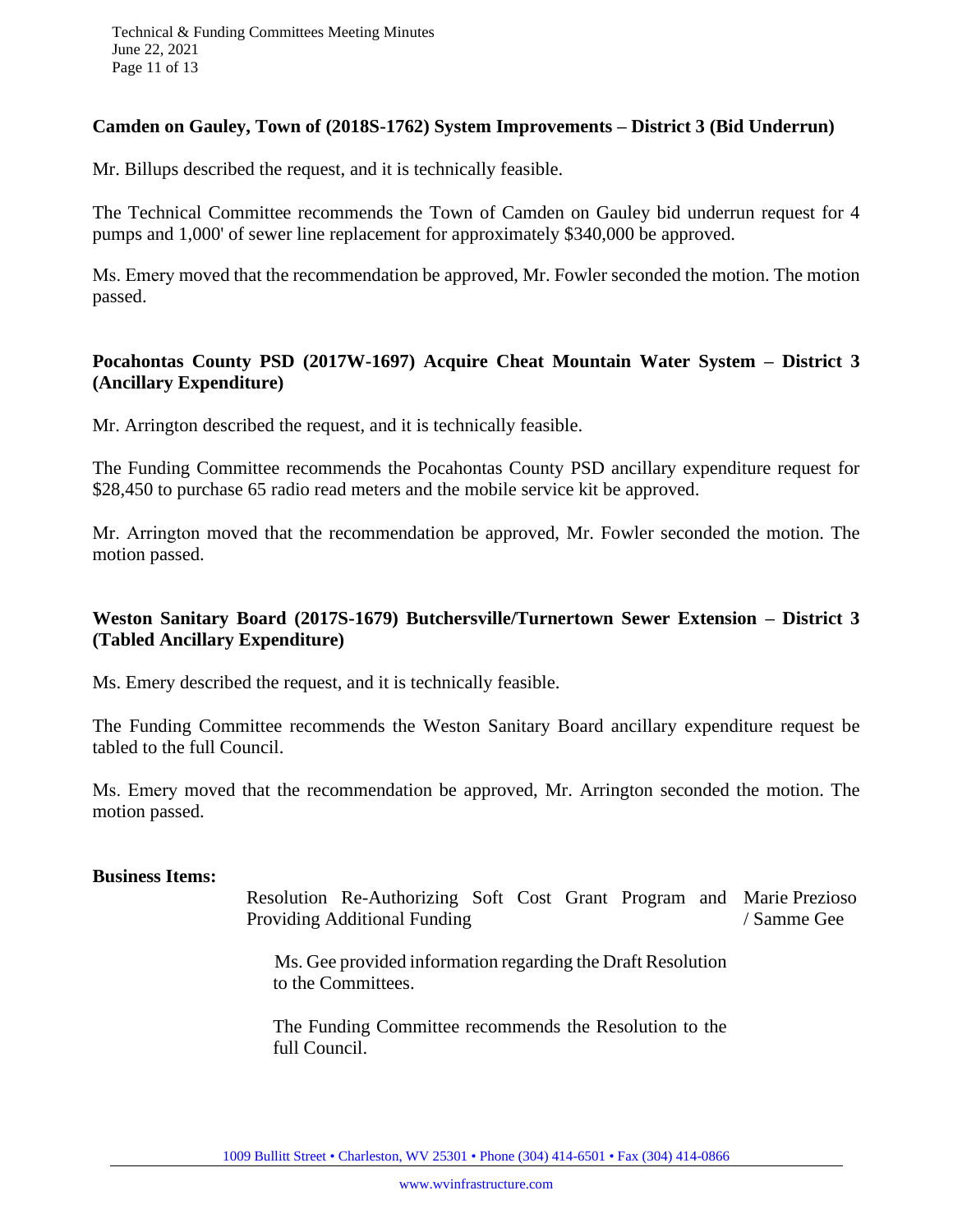Ms. Emery moved that the recommendation be approved, Mr. Fowler seconded the motion. The motion passed.

Resolution Authorizing Funding for Fiscal Year 2022 for the Samme Gee Critical Needs and Failing Systems Sub Account

Ms. Gee provided information regarding the Draft Resolution to the Committees.

Ms. Prezioso provided information on the program to date.

The Funding Committee recommends approval of the Resolution for the Fiscal Year 2022 for the Critical Needs and Failing Systems Sub Account for the Council to authorize and the Authority to transfer from the loan balances for Congressional District 1 in the amount of \$2 Million, for Congressional District 2 in the amount of \$2 Million, and for Congressional District 3 in the amount of \$2 Million to the Critical Needs and Failing Systems Sub Account.

Ms. Emery moved that the recommendation be approved, Mr. Arrington seconded the motion. The motion passed.

Resolution Authorizing Funding for the Distressed Utilities Samme GeeAccount

Ms. Gee provided information regarding the Draft Resolution to the Committees.

Mr. Fowler asked, for the record, this money is to be used for actual repair and improvements?

Ms. Gee responded with yes, that is what the statute says. Ms. Gee further noted in the third WHEREAS in the Resolution, the specific language is referenced.

The Funding Committee recommends the Resolution authorizing funding of the Distressed Utilities Account be referenced to the full Council.

Mr. Fowler moved that the recommendation be approved, Ms. Emery seconded the motion. The motion passed.